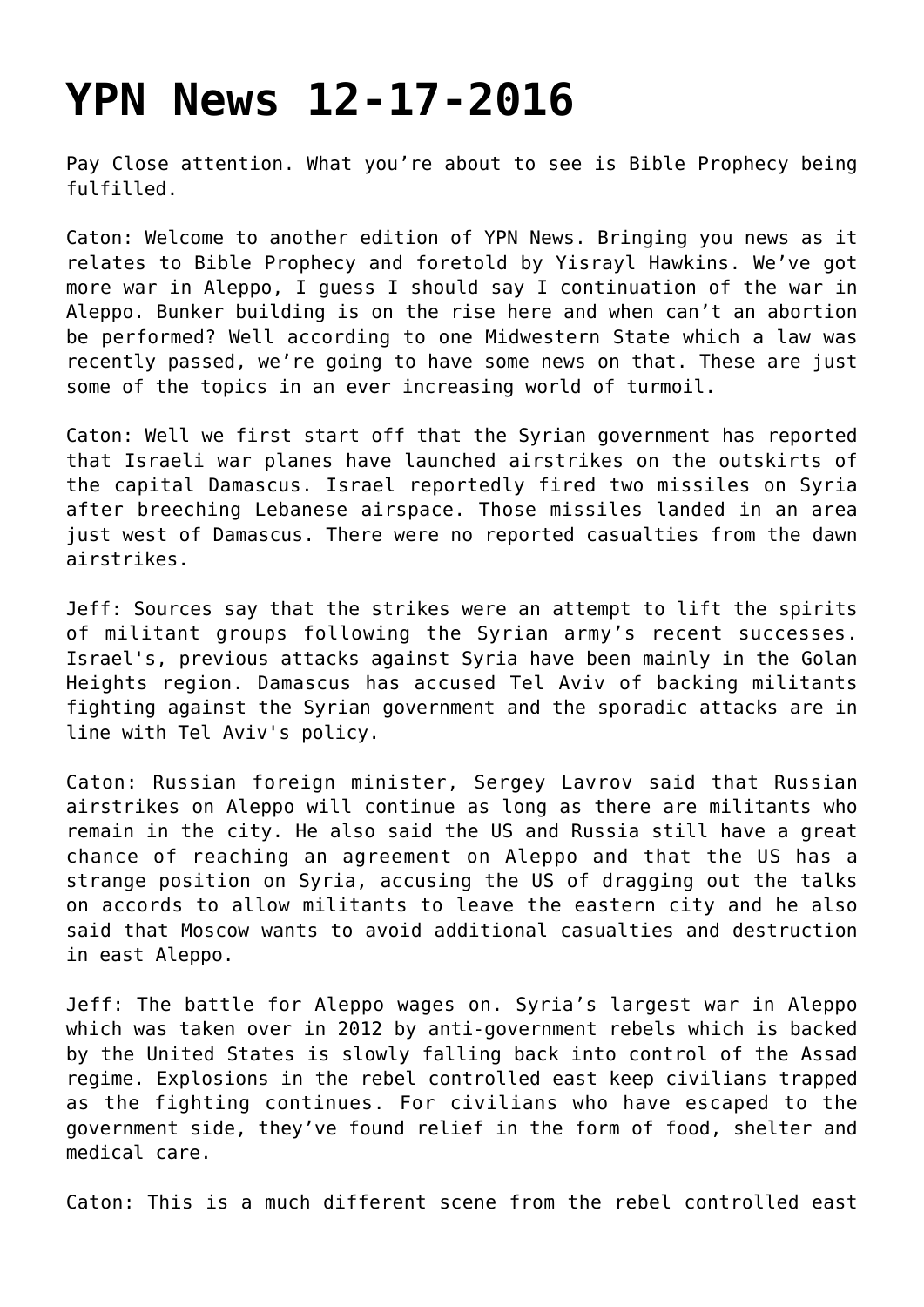where hospitals were the target of shelling. The Syrian government has begun to bus civilians back to recaptured cities. One man who returned after abandoning his home four years earlier recently returned and said, he wasn't able to find anything.

Jeff: Although a lot of media attention has been on Aleppo, many other areas in Syria have been under attack. Syria and its Russian ally unleashed its fire power on Cufram Bell in Eelib (Kefraya in Idlib), killing dozens of civilians. Rustan, a town in Homs also received airstrikes where terrified children were sent running scared for shelter from the attacks.

Caton: Russia's foreign minister, Lavrov said Russia and the US have discussed pulling militants out of Aleppo at a recent meeting in Geneva. It seems as though the US and Russia have negotiated a deal that could bring about their withdrawal from Aleppo. This could be an indication of a major change in US policy regarding Syria. The details of this was to be hammered out on the  $10^{th}$  of December.

Jeff: Previously on the  $2^{nd}$  of December, there was a deal that was tabled by the US and Russian Foreign ministry. That deal all fell apart. The Russian ministry accused the US State Department of using stalling tactics, which gave the rebels that they supported on the ground more time. Lavrov also mentioned how the US refused to call the battel in Aleppo, "a fight against terrorism."

Caton: Lavrov, said that he brought that matter up to Kerry and said that the US never really wanted to condemn the al-Nusra front as a terrorist organization despite their affiliations with al-Qaeda.

Jeff: In a recent exclusive RT interview with Daniel Hawkins and the Russian Orthodox Church leader, Patriarch Kirill, spoke about a range of global conflicts and the Christian faith. Let's take a look at this interview.

Play Video

Caton: sounds like theres been a lot going on in the world of Christianity. The major focus in the Euphrates at present is Syria. We have Larry McGee following the latest details on Aleppo, plus the story behind the latest coming from Iran. Larry what do you have for us…

Larry: Tehran has voiced strong disapproval with regard to a recent Senate vote to extend sanctions against them. The Islamic nation stated that the move encroaches upon the latest nuclear deal between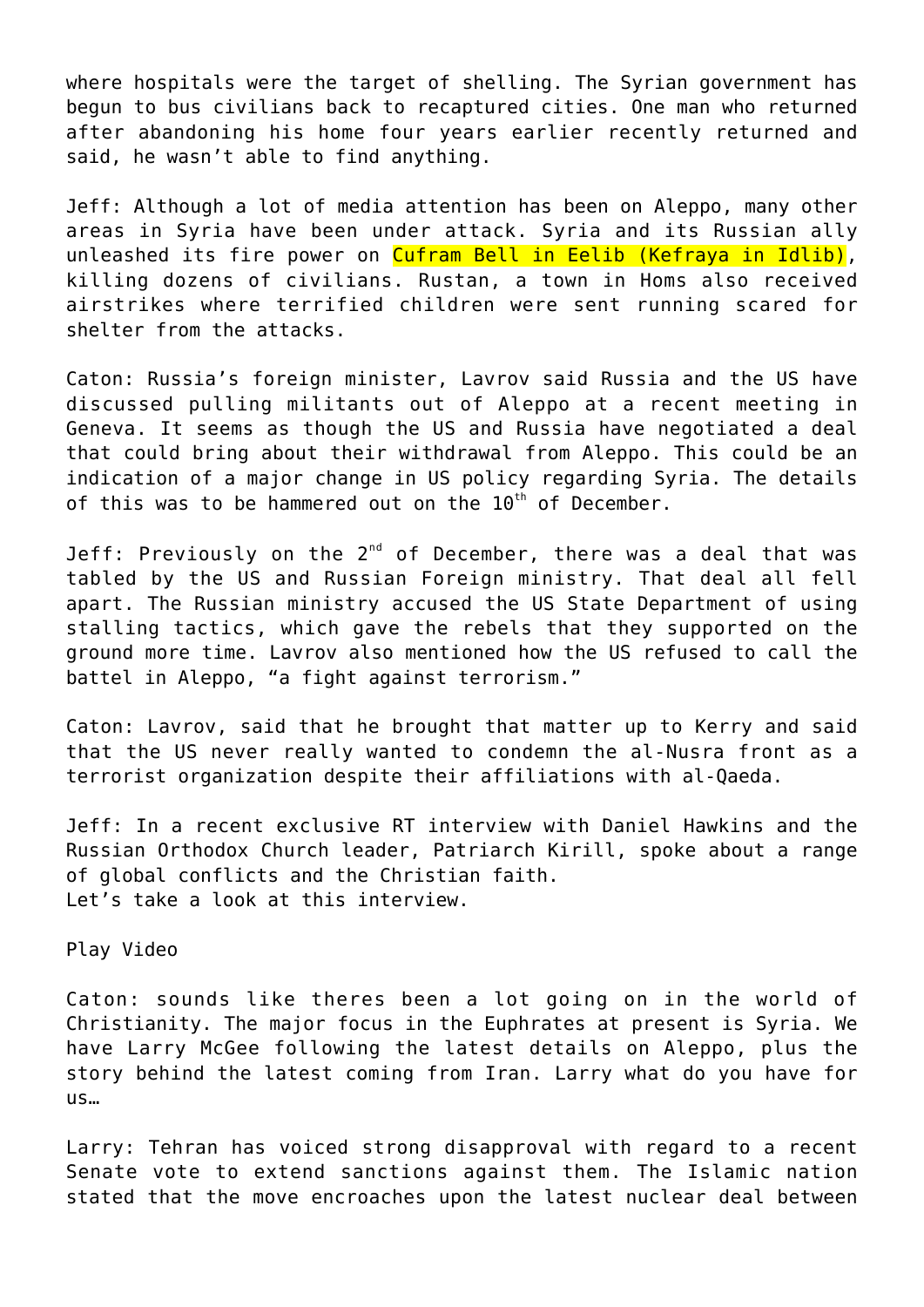Iran and the P5+1. Iran's Foreign Ministry Spokesman, Bahram Qasemi, contributed further yet, that the proposal also violates the US's commitments under international law. The Persian official also suggested that recent "Domestic Developments" within the States should not become a pretext for America breaking its word, and he called on the outgoing President to employ all of his powers to prevent the enforcement of Anti-Iran legislation. The Iranian diplomat also went on record saying that Tehran is monitoring the situation, and they are preparing themselves for all possible scenarios, and will defend its rights under any circumstances…

It was all about defensiveness at a recent conference in Brussels, where 100 diplomats gathered to hear a debate concerning the future of NATO. At one point NATO Head, Jens Stoltenberg, was asked his thoughts on Aleppo being retaken by President Assad, and how the focus could now shift to defeating ISIS. That question the NATO General chose to ignore, responding instead that: "the important thing now is to have a ceasefire and cessation of hostilities as soon as possible, and then enable the resumption of humanitarian aid, and have a ceasefire which can then be a first step to a political solution". The conference did not conclude however without a comparison between the results produced in Syria by Moscow as compared to the US, with the former being hailed as having been more successful against ISIS, despite being involved in the conflict a shorter amount of time. America and its allies are viewed by analyst as being *hell-bent* with their vendetta against President Assad, and his ousting and replacement with administration more suitable to their objectives; but due to Russian rivalry, observers say Washington is set to fail…

As the coalition entitled the Friends of Syria gathered in Paris this week, the stage was set for more political contention, as several of the group's key members- from France to the US- expressed disapproval for the motives of the Syrian government in retaking Aleppo. Secretary Kerry stated that: "…[Syria] and Russia have a fundamental responsibility…that if they are trying to effect a genuine transition…a genuine reach to get to the talks in Geneva, and a genuine cessation of hostilities to permit people to move. Then they need to provide guarantees and allow guarantees to be put in place that will make certain that people aren't marching into a massacre". Speaking as to why Western leaders remain negative in the face of what many people are calling a tremendous victory- with over 78,000 civilians being led to safety- former US Diplomat, Peter Galbraith stated, that in Aleppo there was a mixture of people, some which were rebels that the western nations supported.

Analyst say the position of Syria and Russia, is that they are tackling terrorists and militants, who have held people hostage for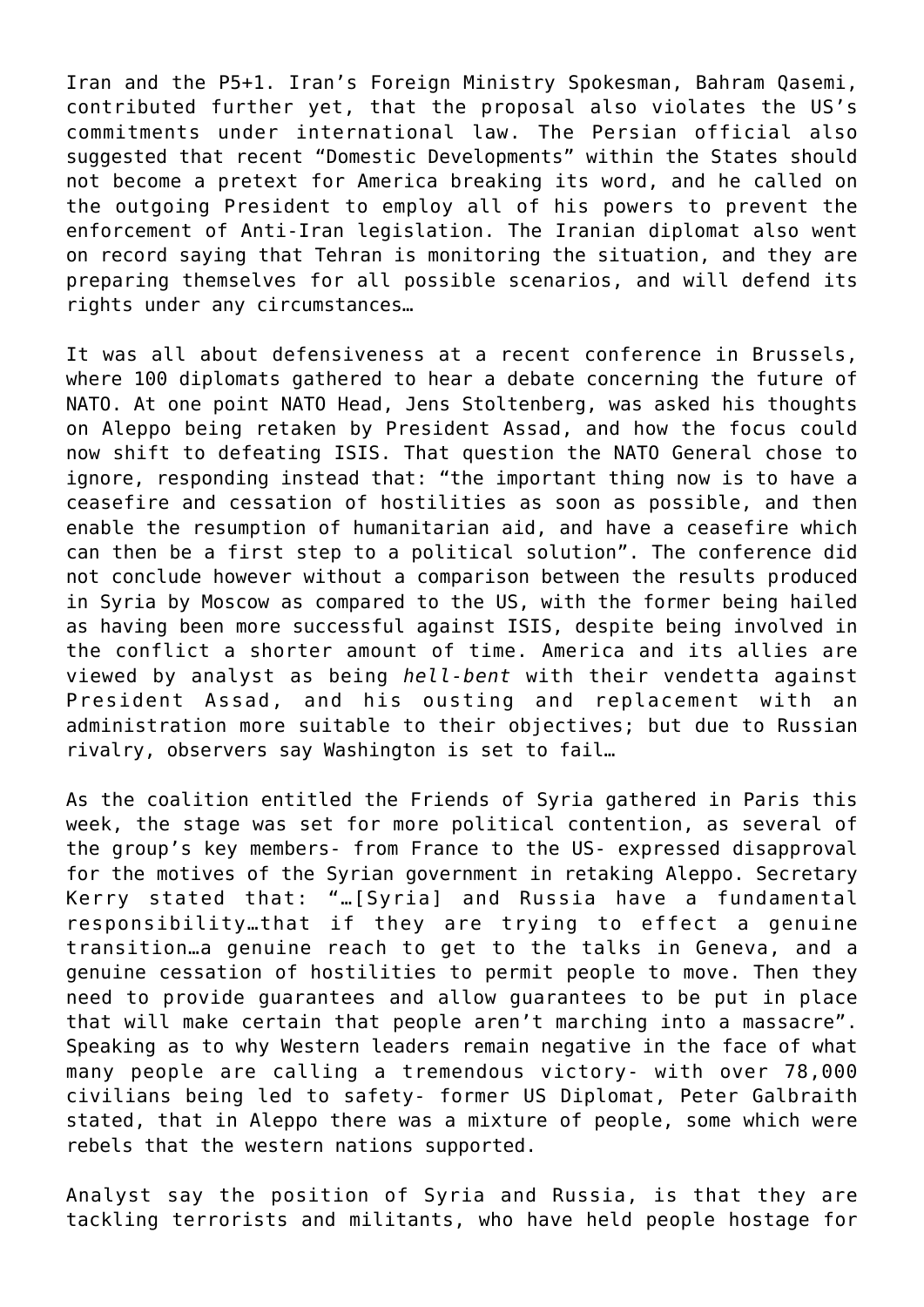years. And their question, is why can't the West accept that Aleppo has now been liberated? To which Mr. Galbraith says: "the real question now is what happens. Regardless of the rights or wrongs of those who oppose President Assad", he stated; "it's clear that he has won this war…so the important thing now is to try and figure out ways to bring the fighting to an end, without more of the kind of tactics that have taken place in eastern Aleppo". According to the former Ambassador, there is no use, in fighting a war once it's already been lost…

The opportunity to seize the moment and propose a complete ceasefire across all of Syria was not lost on Russia, negotiations are planned to take place, with Russia and Syria on one side; and Turkey and representatives of the armed opposition on the other. Delivering a statement from Japan, President Putin conveyed that he was seeking to have Astana, in Kazakhstan be the venue; and that if the parties of conflict agree, they will ask President Nazabaryev, the Head of Kazakhstan support the process. Provided it occurs, President Putin says the talks will be in addition to the Geneva talks, and not in

competition. Intermittent UN brokered talks on Syria in Geneva have been taking place for almost a year now, but have failed to produce an end to the Syrian bloodshed. Oddly, World Health Organization Spokesman, Tarik Jasarevic reported that his organization was told to leave the area, but that they stand ready to work other

Organizations such as the Syrian Red Crescent and the Red Cross to provide assistance and insure that ambulances are in place, and that hospitals that receive patients have the necessary supplies…For YPN News, I'm Larry McGee. Caton, Jeff…back to you.

Jeff: Definitely a terrible situation in Aleppo and it's probably not going to improve anytime soon. Well CBS News sources recently reported, that some in the United States intelligence community believe the cyberattacks on the Democratic National Party took place because the Russian government wanted Donald Trump to win the Presidential elections.

Caton: Of course not everyone, in law enforcement and the intelligence community are in agreement with that idea. Of course they also don't know how to prove that the Russians were working specifically to try and tip the scales in the favor of Trump. The FBI has to work to build a case, which if given enough evidence would lead to a prosecution of some kind. Although it is unclear if anyone can even be prosecuted in this situation.

Jeff: The CIA on the other hand just assesses the situation and works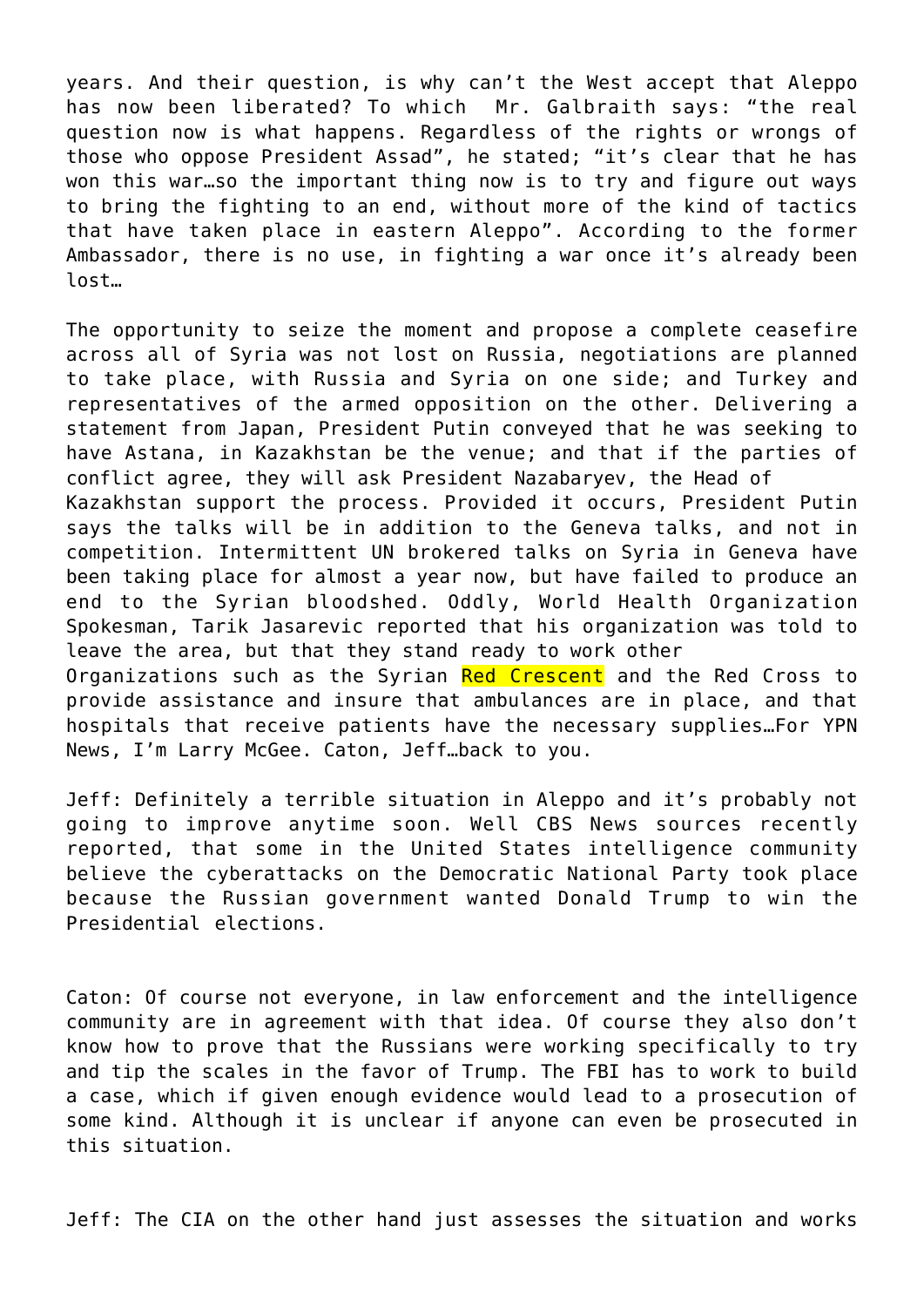off a confidence scale. So the investigation is not as deep as the FBI's, nor are they looking to prosecute. However, everything seems to suggest that it was just an intent to cause disruption, not to actually promote a particular candidate to President.

Caton: Whether investigators are going to be able to prove that the intent was to favor Trump specifically is still up for debate. The President has asked for a report, on the matter which he expects will be completed before he leaves office.

Jeff: Now there's been some talk about retaliation in the form of more sanctions, or possible use of offensive Cyber capabilities which the United States has. So the question is Caton, does the Administration want to get into a "tit-for-tat" with the Russian government? There are a lot of people that feel that's something the Obama Administration doesn't want and to be frank, you really don't know where that leads next.

Caton: That's right. Well our next story left the United States Navy dumbfounded. One of their ships was recovering underwater drones, which were taking samples of the water in the South China Sea. The data collected from the samples helps sonar operators as they search for submarines. A Chinese Navy ship came up on the operation and sent out a small boat which picked up one of the drones from the surface of the water. The boat then sailed back to the ship ignoring radio calls to return the US drone.

Jeff: Even though the drone is an unmanned vessel, it has the same rights of sovereign immunity as any manned US ship. And the fact that the Chinese just came and seized it, even though it contains no sensitive information, is what they're saying, shows the level of tension there between the US and China in that area.

Caton: Well Jeff, we've talked about this continual shoving match that's going on between a number of navys in The South China Sea before. And of course they are trying to show who the dominant power is there. In past incidents the Chinese have harassed research vessels and even rammed several of them in an effort to make them stop their data collection, because of course they want to keep their submarines hidden in the South China Sea.

Jeff: However it is unclear if the theft of the drone was for the same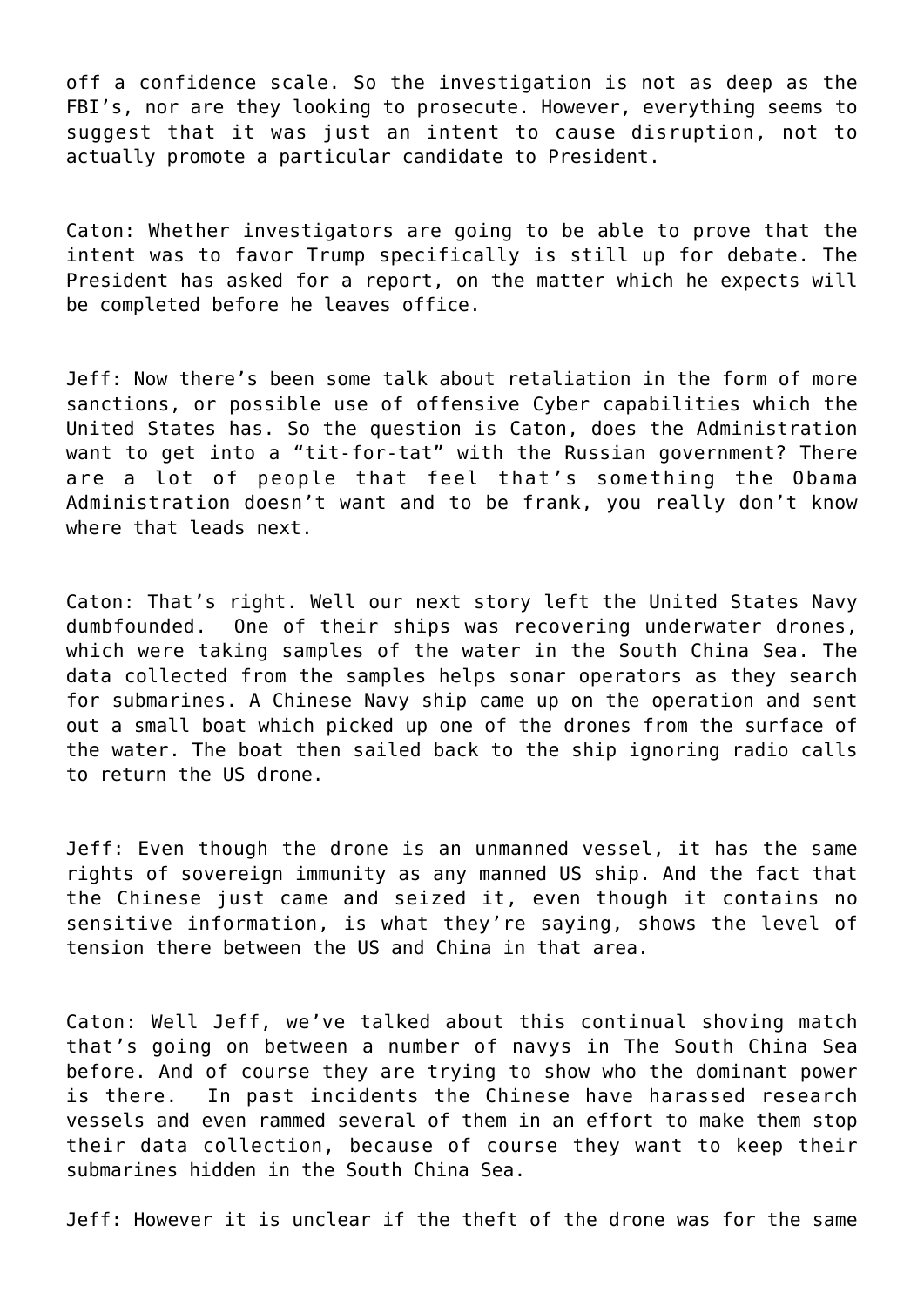reason or because the Chinese government is displeased with President Elect, Donald Trump for taking a call from the President of Taiwan

Caton: From underwater to underground. A trend which has become popular among some concerned citizens in the US. While there have always been predictions forecasting the end of the world, there hasn't always been the same preparations made that some are making these days.

Jeff: Ron Hubbard started with a big piece of pipe and an idea which today he calls Atlas Survival Shelters. Building 'Backyard bunkers' for people is big business today as the 'fear market' is booming. In an interview with CBS he said, "I can't build them fast enough right now." Adding, "It's better to have a shelter 10 years early than 5 minutes late."

Caton: For those who are familiar with the Cold War era style concrete bunkers with just the basics, Ron's survival shelters are comparable to a small home, having all the amenities as a house, but just 20' underground. Ron says, nothing is off limits in these bunkers, including "Luxury bedrooms, big screen TVs, game rooms," and "underground pools, you can have anything you want." I guess to keep your mind off the disaster above your head.

Jeff: Does sound pretty fancy. Of course there is no lack of apocalyptic possibilities in the world today for a man who is selling safety and style. Hubbard compared the situation now to over 5 decades ago, when he said, "In the 60's they only worried about the nuclear attack from Cuba and Russia. Now we have to worry about biological attacks, chemical warfare, terrorist threats, economic crash, nuclear fallout, and nuclear threats from Korea and China." And that's really just naming two there's probably a lot more.

Caton: Oh yeah, most definitely. Well some people might think that those who build survival shelters are a little crazy, Hubbard did too. But what he found is that they're actually not, but professionals, businessmen like him, who value the safety of their families and have the means to pay for it. And if they want they can even use it as a guest house for visiting relatives.

Jeff: Mr. Hubbard's business has him wondering at times. He said, "It's amazing what we can do underground. There's no limit. I mean, I hope it never happens, but mathematically it all adds up to Armaggedon." So interesting that there's got to be a lot of people seeing now as they watch these world events unfold…there has to be a lot of fear that their putting it in high gear, building these bunkers.